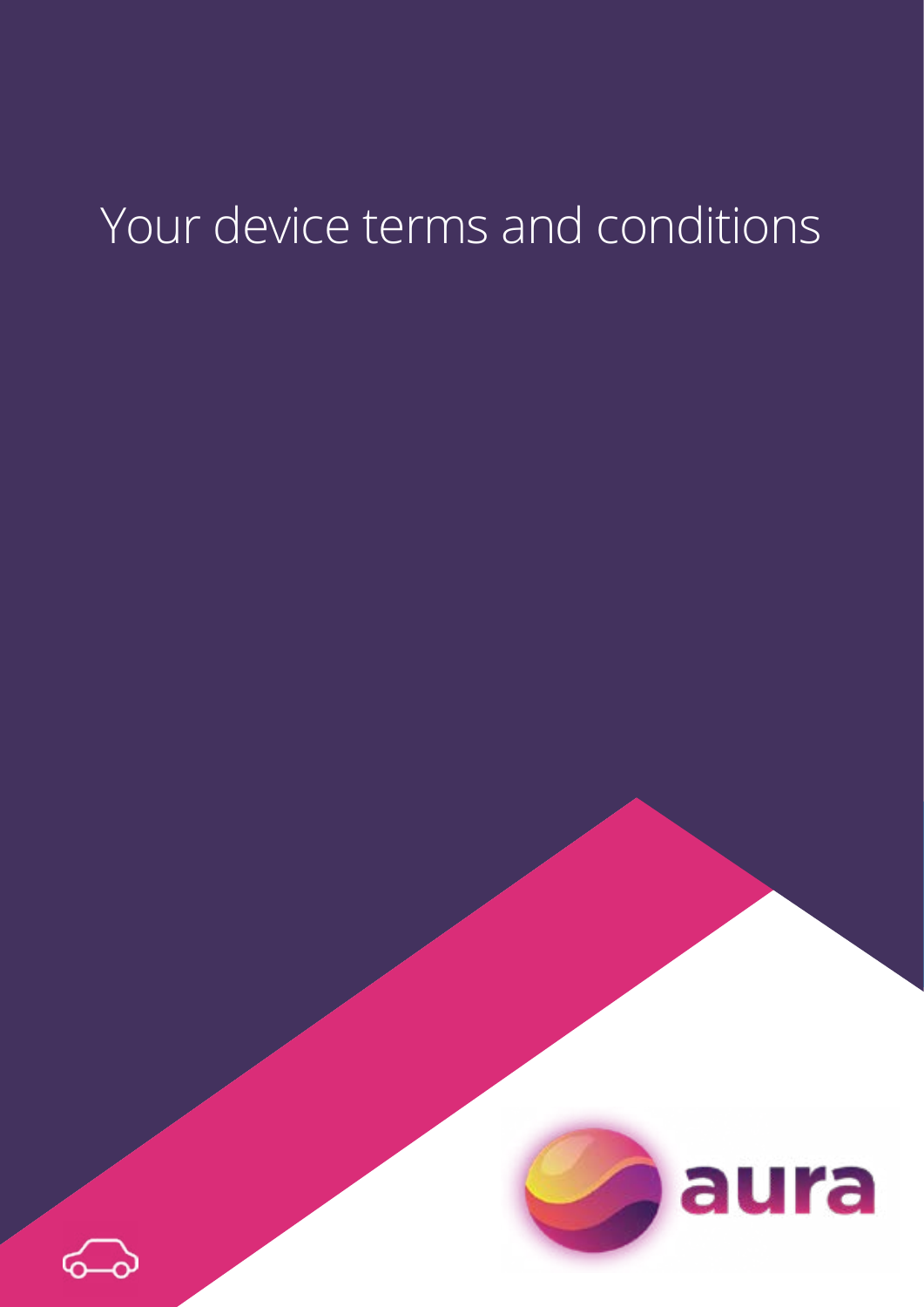# **Aura Terms and conditions <sup>2</sup>**

Please read these terms and conditions carefully before you purchase an insurance policy through aura. If there is anything you don't understand, please call us to discuss.

# **Your Theo device**

The Theo device is a small telematics unit designed to be easily fitted to your windscreen within a matter of minutes. In the event of an accident, built in Alexa technology allows your device to communicate with you if it detects an accident. It can guide you through the claims process and contact the emergency services if necessary.

The device is solar powered and therefore needs to be fitted in one of the recommended locations or this could result in the Theo device not receiving enough sunlight to charge the battery.

Where the Theo device's battery is too low to collect data, we will ask you to charge the device using a standard USB C charger via your 12v port. A charging cable for your Theo is supplied with your device.

## **If the Theo device cannot collect data then the policy may have to be cancelled.**

#### **The cost of your Theo device is non-refundable in the event of cancellation for any reason by either party.**

Your Theo device will be sent, directly from the manufacturer, via 1st class tracked delivery to the policy address. It's your responsibility to make sure you're able to receive it. The amount you pay for your Theo device can be found in the [Fees and Charges](#page-2-0) section.

# **Installation**

The set-up of your Theo device and installing the app is easy.

- Install the Theo device and the cradle which the device attaches to, in your windscreen. It needs to be placed on the passenger side of the windscreen so it's out of your line of vision. You can choose to place it in either the top corner or bottom corner of the windscreen as directed by the instructions provided. The area of the windscreen the device will be fitted needs to be clear, and pressure applied to the cradle to ensure sufficient contact is made.
- Download and log in to your Aura app. Log in details will then be issued by email to access the app. You must keep your mobile app updated to ensure your Theo device operates correctly.
- Upload a photo of the vehicle via the text link provided, showing the Theo device fitted and the registration plate to ensure the Theo device is fitted to the correct vehicle.

Please take time to read the fitting instructions prior to attaching your Theo device to your windscreen. Faulty installation may cause damage to your Theo device. There is a charge applied for replacement Theo devices of £54, and replacement cradle of £18.

Once all the above steps have been completed, the installation will be complete. You must not remove the aura mobile app from your phone whilst your policy is in force, unless you need to replace your phone. In that case you need to download and log into the app on the new phone within 24 hours.

It's a condition of your policy that you use the Theo device and aura app because they are an important part of how your insurance works. By buying the policy, you agree to never remove Theo from the insured vehicle, unless you've sold the vehicle, or your windscreen is being repaired/replaced. If your windscreen needs to be replaced, please refer to [Windscreen Replacement](#page-2-1) section.

Please note that your device will need to be updated to within the last two versions of software updates and remain installed for the duration of the policy term.

Where the installation process has not been completed within 24 hours of delivery, we will issue a 7-day notice of cancellation. **If the Theo device is not installed within this time your policy will be cancelled.**

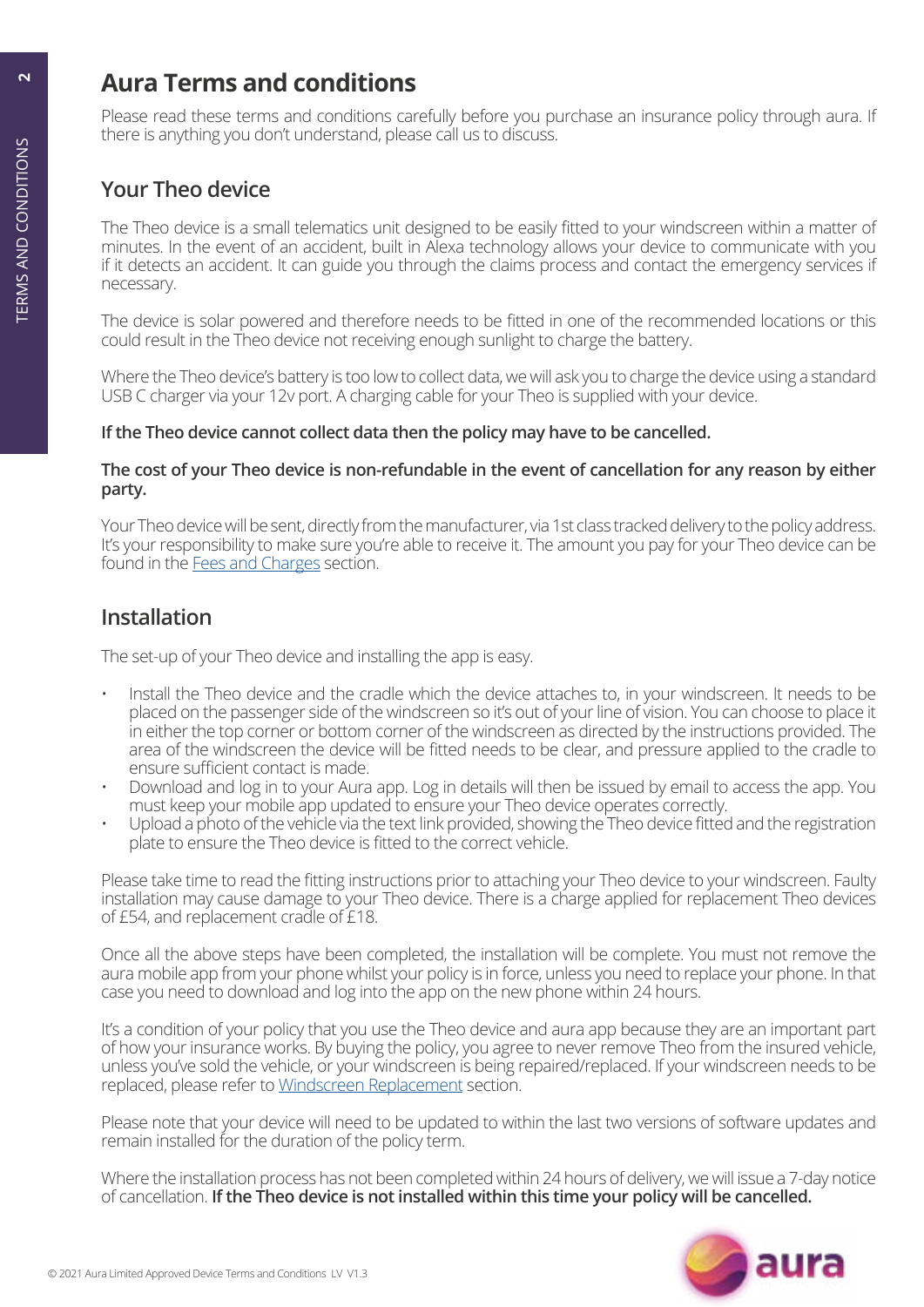# **Changing your vehicle**

Your Theo device is transferable. If you change your vehicle during the policy term you must tell us immediately.

You will be required to remove the Theo device from your current vehicle. We will send a new cradle that is to be used to install the Theo device within your new vehicle. You will again be required to upload a photo of your vehicle via the link provided via text message.

Please note that in the event of a change of vehicle there is a charge of £18.00 for a new a cradle to enable Theo to be installed in your new vehicle. The Theo device will need to be installed in the new vehicle within 24 hours of the cradle being delivered. If you don't fit your Theo device in the time limit, your policy may be cancelled.

## <span id="page-2-1"></span>**Windscreen replacement**

Should you need to replace your windscreen you must notify us immediately and we will arrange for a new cradle to be issued. You will need to remove the Theo device from your current windscreen and install on the new windscreen once your cradle has arrived within 24 hours.

Please note – it is your responsibility to ensure the Theo device is removed from your current vehicle, should this become necessary due to a change of vehicle or a windscreen replacement. Should you fail to remove the Theo device from your current vehicle, you will be charged the price of a replacement device, which is £54.

# <span id="page-2-0"></span>**Fees and Charges relating to your Theo device**

We will apply the following fees and charges for your Theo device. These are in addition to any fees and charges detailed in our Terms of Business Agreement, which are applied for our services in arranging and administering your policy.

### **These fees and charges are non-refundable and are payable at the time of the transaction it relates to.**

| Type of charge                                                 | <b>Amount</b> |
|----------------------------------------------------------------|---------------|
| For your first Theo device (included in your starting premium) | £96           |
| Replacement cradle                                             | £18           |
| Replacement device                                             | f54           |
| Renewal of data feed (included in your renewal premium)        | £42           |
| Renewal of telematics data reporting following cancellation    | Free          |



 $\mathbf{a}$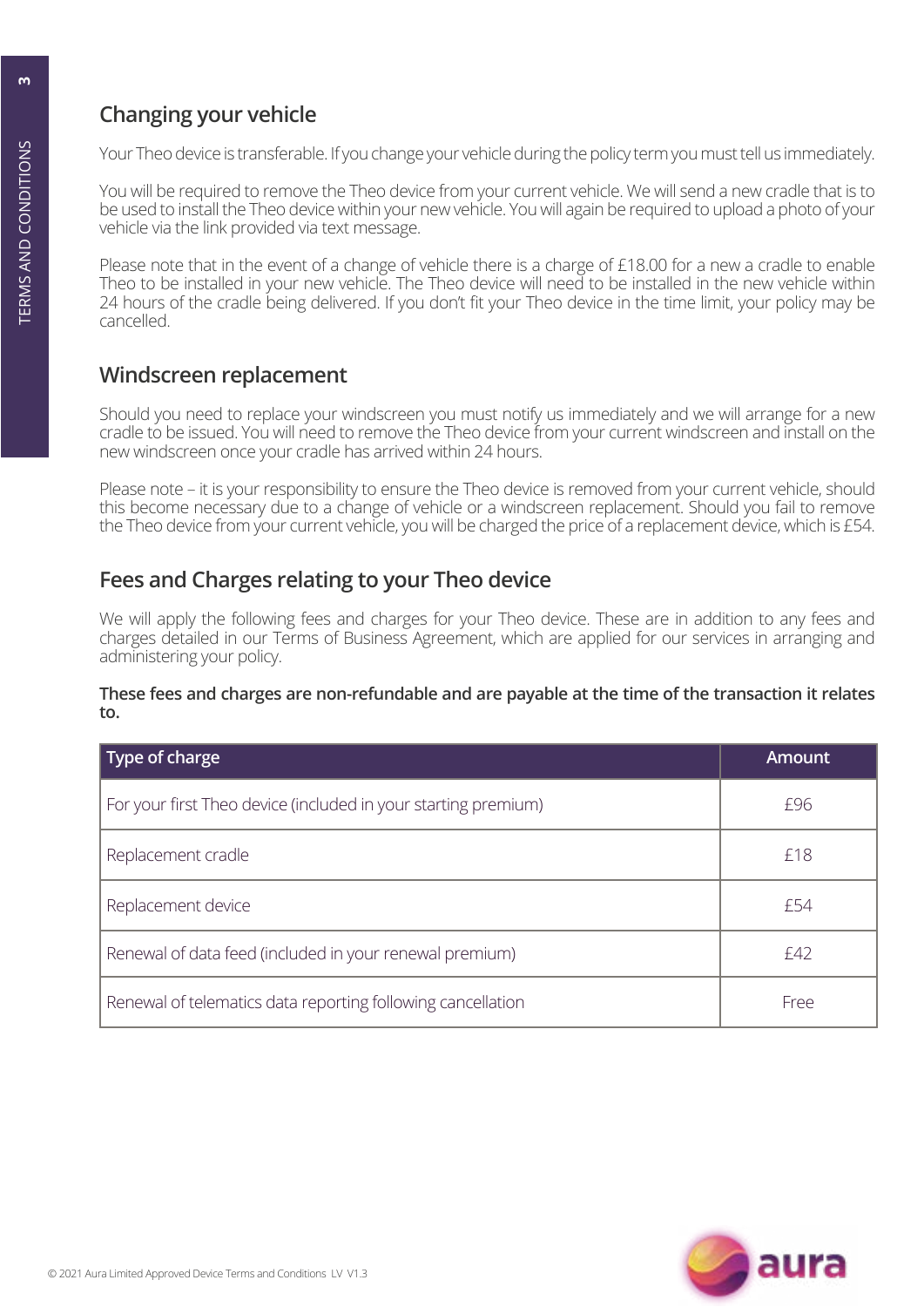# **Driving score**

Your driving score is calculated in blocks of 100 miles (blocks can be more than 100 miles but never less) and can range from 1 to 100 with 100 indicating the best driving behaviour. The Theo device collects trip data on speed, acceleration, braking, time of use and journey duration and length. The scores are then presented individually within the app on a star rating basis with 5 being the best, in the following sections-

- Speed
- Eco
- Time of Day
- Journey duration

# **Overnight location**

Aura will monitor the overnight location of the insured vehicle to ensure it is returning to the risk address.

We will initially monitor this for 10 days following the installation of the Theo device and will act where the insured vehicle has not returned to the risk address.

Following this we will monitor overnight location on a rolling 30-day basis and will contact you to discuss your policy should the data indicate the vehicle is not being kept at the risk address.

## **Excessive speed events**

#### **Should the insured vehicle exceed an excessive speed threshold, we will issue a 7-day notice of cancellation and the policy will be cancelled.**

As an example, an excessive speed event is one which, if caught by a speed camera or the police, would result in penalty-points being applied to your driving licence, or a fine. These indicate high-risk driving.

## **Excessive speed events are defined as follows:**

| <sup>I</sup> Road speed limit | 20mph | 30mph | 40 <sub>mph</sub> | 50mph | 60mph | 70mph |
|-------------------------------|-------|-------|-------------------|-------|-------|-------|
| Threshold                     | 30mph | 45mph | 60mph             | 70mph | 80mph | 90mph |

## **Persistent Speed**

These are minor speeding events which are recorded by the Theo device. These indicate that the vehicle is consistently being driven in an unsafe way.

Should the insured vehicle exceed persistent speed thresholds on a regular basis a warning will be issued.

Where a 3rd warning is triggered, we will issue a 7-day notice of cancellation and the policy will be cancelled.

## **Persistent speed events are defined below -**

| Road speed limit | 20mph    | 30mph | 40mph             | 50mph | 60mph | 70mph |
|------------------|----------|-------|-------------------|-------|-------|-------|
| Threshold        | $26$ mph | 40mph | 50 <sub>mph</sub> | 65mph | 75mph | 85mph |



**4**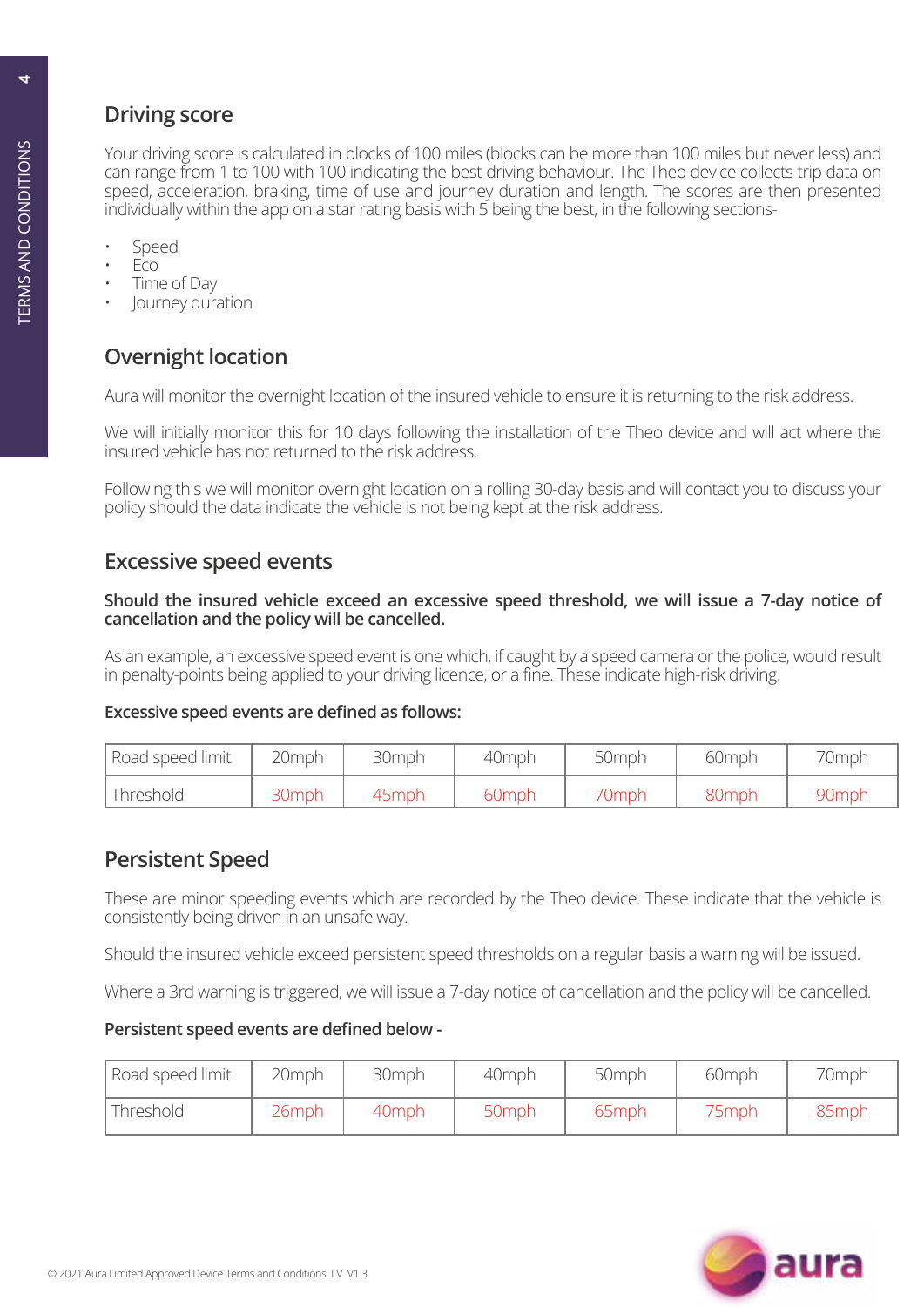# **Eco Driving in conjunction with Speed**

Eco driving is calculated using acceleration, braking and cornering.

Warnings will be issued where the speed and eco driving scores are below 3 stars for;

- 3 consecutive blocks
- 5 blocks in total

## **Should a 3rd warning be required the policy will be cancelled.**

Should you feel the need to query/dispute a warning this must be done within 7 days of the issued date. If after reviewing the data we find that we the data to be incorrect, we'll remove the warning from your policy.

# **Additional drivers**

The Theo device cannot identify who is driving the vehicle. It is your responsibility to ensure that whoever drives your vehicle is aware that they are being monitored by the Theo device.

# **Declared mileage**

Your miles driven will be monitored throughout the policy. If your driving data shows that you're likely to exceed your declared mileage, we'll aim to let you know. You can monitor the miles driven via your aura app throughout the policy.

Where the declared mileage is exceeded, you'll need to update your policy with a higher declared mileage, estimating how much you'll drive during the rest of the policy, which may increase your premium. If the increased mileage means the policy becomes unacceptable, the policy may need to be cancelled.

If you don't update your declared mileage when we've asked you to, we'll write to you and your policy may be cancelled.

# **Time of day**

Our policies do not have curfews. We like to give you the flexibility to drive when you want. However, please remember that driving at peak times, or late at night, could negatively affect your driving score as there is a greater risk of being involved in an accident.

# **Journey duration**

We monitor the duration of your journeys, and your driving score will be affected should any of your journeys exceed 2 hours in length without taking a break.

# **Device Tampering**

The Theo device has anti-tampering technology built in, so we know if your Theo device has been removed or tampered with.

It is a condition of your policy that the Theo device remains fitted and always charged during the policy. We will contact you where we detect potential tampering and may cancel your policy where the Theo device has been tampered with, we cannot collect data from the Theo device, or we are unable to contact you.

Should we not be able to contact you, we will write to you asking you to make contact with us within 48 hours. **Where you do not respond we will issue a 7-day notice of cancellation.**

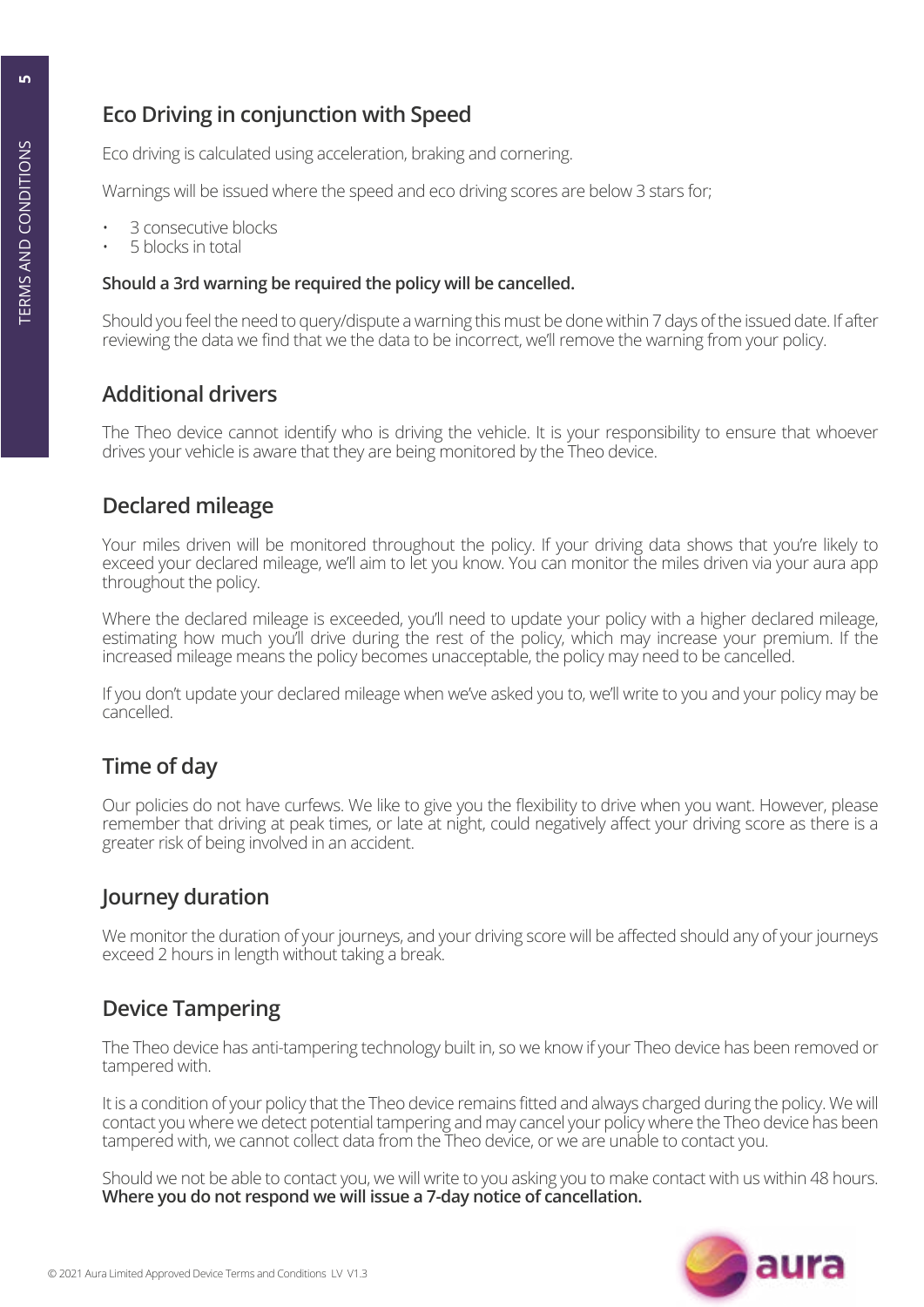# **No data**

Where your Theo device does not report data for a period, we will contact you to establish the reason. We may cancel your policy where we cannot make contact or are unable to rectify the problem.

# **Warranty**

The Theo device is covered by a 12 month warranty. You will be responsible for the cost of a replacement device, which is £54 should any defect occur which is not covered under the warranty terms.

# **Cancellation of your insurance policy**

All insurer cancellation charges detailed below are in addition to any broker fees and charges which are detailed in our Terms of Business Agreement.

#### **The cost of your Theo device is non-refundable in the event of cancellation for any reason by either party.**

Only the policyholder can cancel their policy, and it's their responsibility to let any named drivers know that they're not insured anymore. When the policy is cancelled, all cover ends.

We will work out the refund on a pro-rata basis less a premium charge of £25 plus Insurance Premium Tax this is to cover the insurers administration costs and in addition aura's cancellation charges will be applied.

We will not refund any of your premium if the contract of motor insurance is cancelled following a claim whether settled or not.

**6**